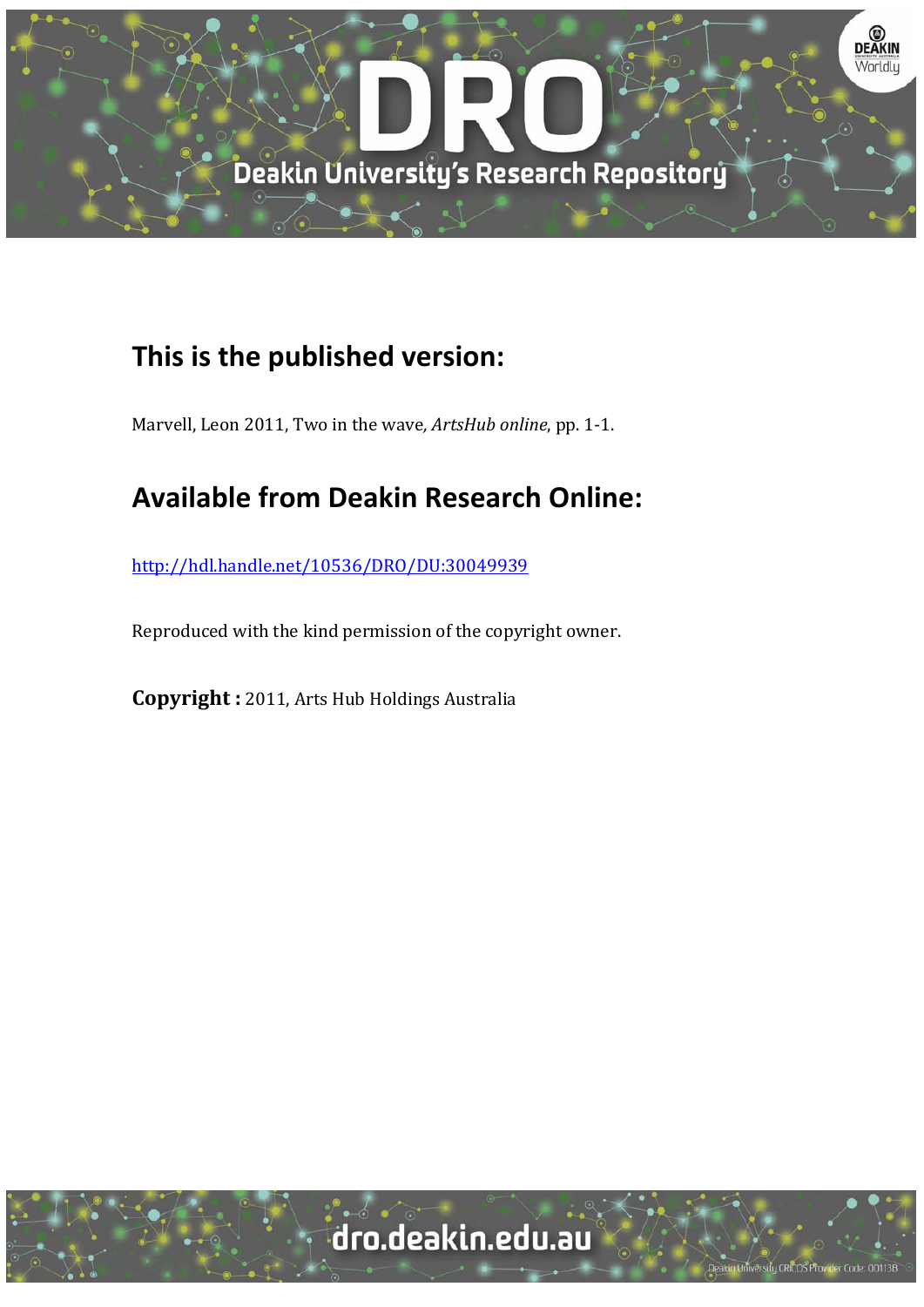# **Two in the Wave**

### **By Leon Marvell | Saturday June 25 2011**



When François Truffaut's first feature film, *Les quatre cents coups* (*The 400 Blows* – an idiomatic French expression which means 'to raise hell') won the Best Director award at the 1959 Cannes Film Festival, it simultaneously announced the triumph of Truffaut's merciless critique of the French film industry and the birth of *La Nouvelle Vague*. Truffaut encouraged his friend and fellow cinema critic at *Cahiers du Cinema*, Jean-Luc Godard, to pursue his own vision of a 'new wave' in cinema, and a year later Godard himself garnered a Best Director award in Berlin for his *À bout de soufflé* (*Breathless*).

It would be hard to overestimate the significance of these two interlinked events for the history of cinema. *Les quatre cents coups* and *À bout de soufflé* are the cinematographic equivalents of the explosive premiere of Stravinsky's *Le sacre du printemps* in 1913. After these two films, cinema would never be – *could* never be – the same again.

*Two in the Wav* endeavours to capture the excitement and energy of this collision of twin stars and essays the consequences of the intellectual, creative, and political twining of the careers of Truffaut and Godard. What makes this documentary even more intriguing is its focus on the career of Truffaut's child star, Jean-Pierre Léaud, thus analysing the New Wave *syzygy* of Truffaut, Godard and Léaud.

The film moves along at quite a pace, perhaps mimicking the often frantic rhythms of Godard's films, or perhaps reflecting the fact that it tries to cover a lot of ground in its 93 minutes. The structure of the film is also rather dense, with archival footage, talking heads, and voice-over sometimes leaving one confused as to whose perspective is being presented or who is doing the talking. Sometimes I was unsure as to whether I was listening to a fragment of audio lifted from one of Truffaut or Godard's films, or whether I was listening to some contemporary talking about the filmmakers' work or its affect on poor Jean-Pierre Léaud.

In addition to this density of montage the director has interspersed throughout the film images of young Isild Le Besco looking pensive or pouring over yellowing copies of *Cahiers du Cinema*. I suppose that this is because filmmaker Chris Marker once said of the 21 year old's film *Demi-tarif* (2003) that it was the 21st century answer to Godard's *À bout de soufflé* and heralded the beginning of a New New Wave in French cinema. It is perhaps the case that Isild Le Besco has become such an indelible icon in France that her very appearance in a film triggers an associative